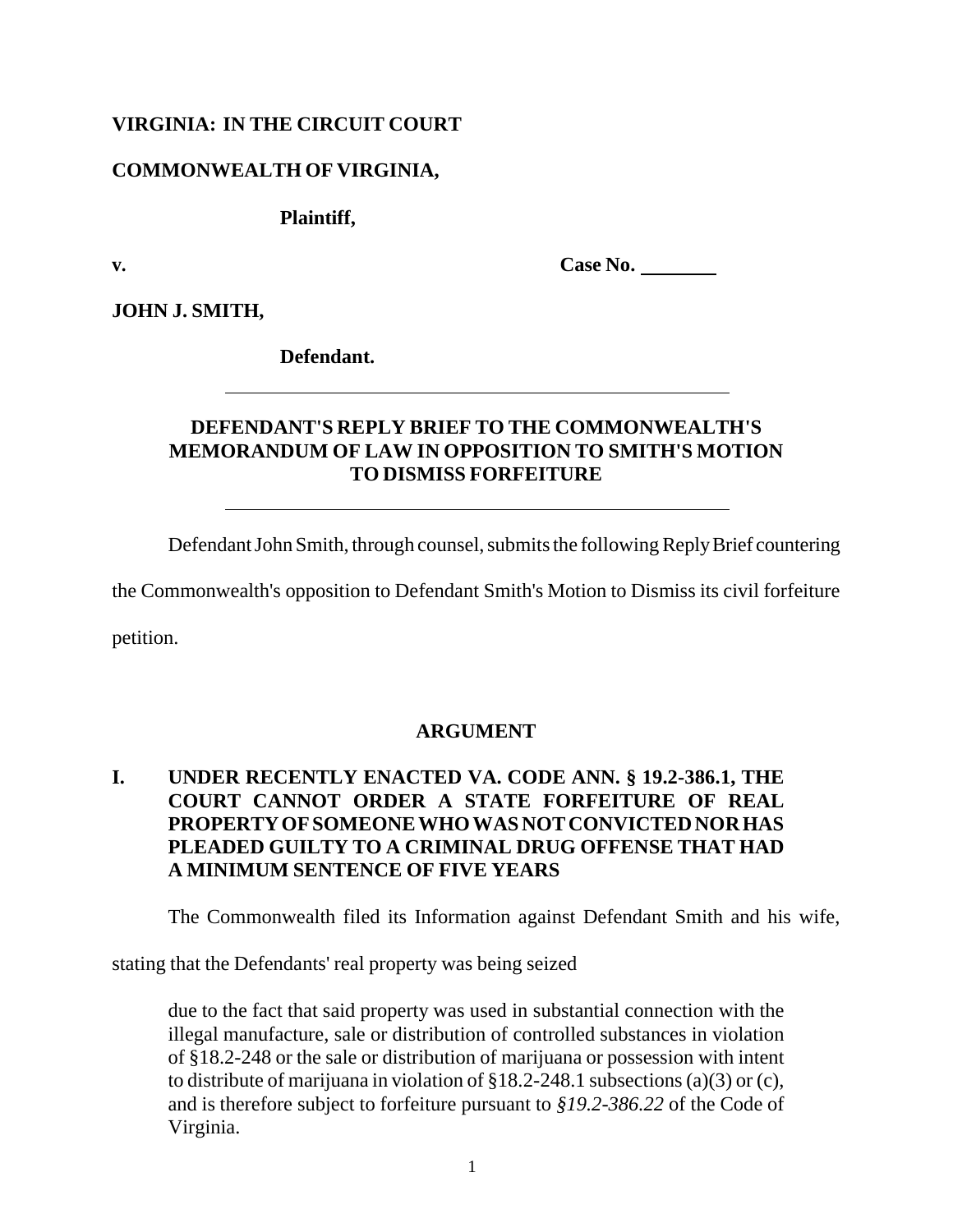The Commonwealth affirmed that the civil forfeiture action was a proceeding based on a drug offense under §§ 19.2-386.1 et seq. by detailing information about drugs found in the Smiths' home.

The Virginia General Assembly has the power to prescribe limitations and provisions for the forfeiture of property used in the violation of penal statutes, including amending state forfeiture laws when necessary to protect state residents' rights or to curb governmental abuse. *See Commonwealth v. Hall*, 297 Va. 143, 823 S.E.2d 485 (2019); *McNellis v. Commonwealth*, 171 Va. 471, 198 S.E. 493 (1938). During the 2020 Virginia General Assembly, state representatives did exactly that. They passed an amendment to Va. Code Ann. § 19.2-386.1, which became effective July 1, 2020. *See* Va. H.B. 1522 (2020 Legis. Sess.) ("Forfeiture of property used in connection with the commission of crimes; finding of guilt required"). This bill passed with unanimous approval in the Senate and near unanimous vote in the House (97-1). *See id.*

Under this new amendment, any forfeiture action must be stayed until the owner of the property is "*found guilty of any offense that authorizes forfeiture of such property.*" Va. Code Ann. § 19.2-386.1(C) (emphasis added). This amendment resulted from many years of strong and very vocal advocacy for reform of Virginia's seizure and forfeiture laws because of concerns of police abuse of the system, excessive fines, and violations of Virginians' liberties. *See*RachelJones, *Excessively Unconstitutional: Civil Asset Forfeiture and the Excessive Fines Clause in Virginia*, 25 Wm. & Mary Bill of Rights J. 1393, 1394 (2017); James Simon, *Civil Asset Forfeiture in Virginia: An Imperfect System*, 74 Wash. & Lee L. Rev. 1295, 1330-31 (2017); *Virginia Earns a D-forIts Civil Forfeiture Laws*, Abuse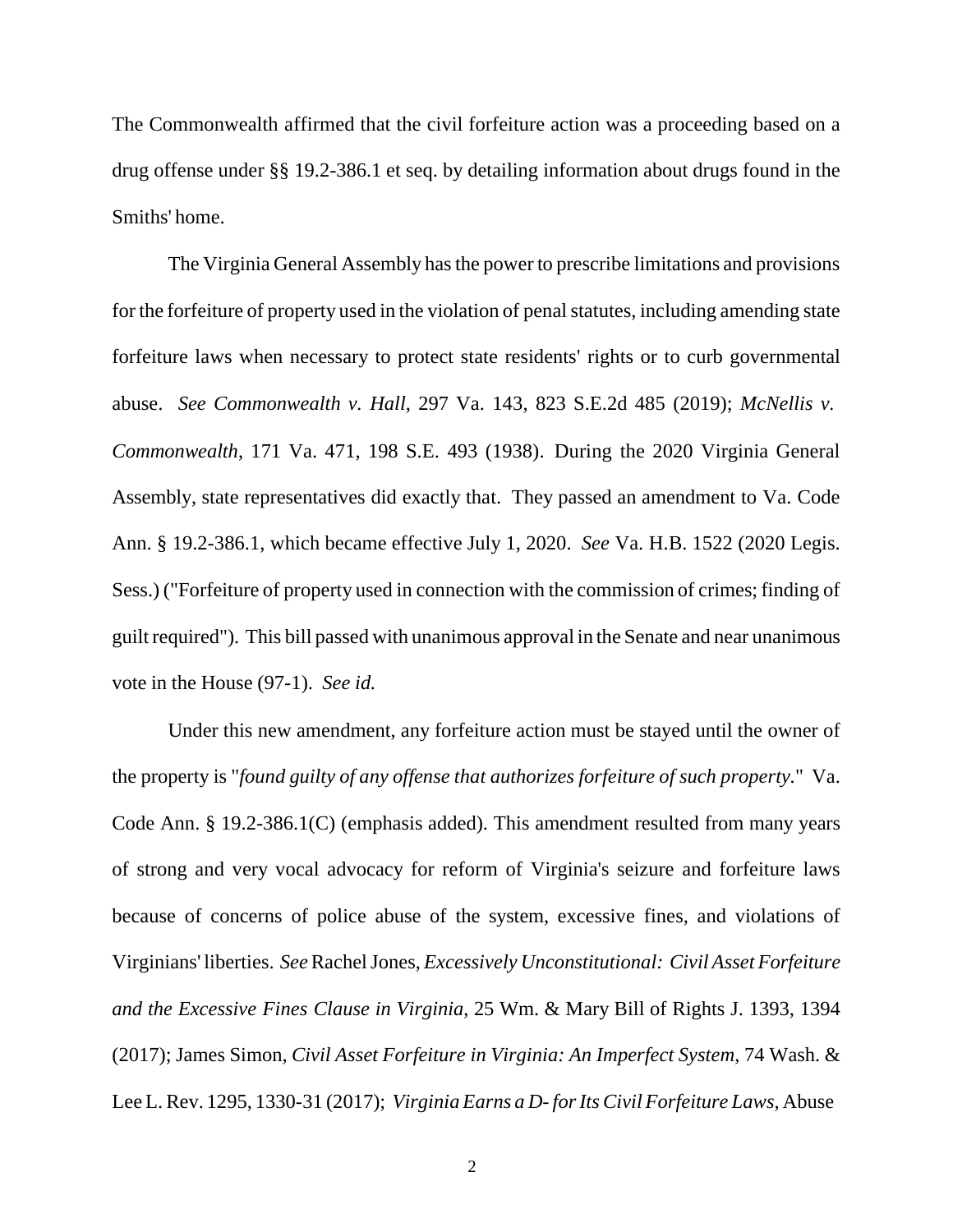of Civil Asset Forfeiture (Policing for Profit, Institute of Justice);*see also Leonard v. Texas*, 137 S. Ct. 847 (2017) (Thomas, J., statement respecting denial of certiorari). Virginia began its reform when it changed the government's burden of proof from preponderance of the evidence to clear and convincing evidence to support forfeiture. Va. S.B. 457 (2016 Legis. Sess.) (Asset forfeiture; changes burden of proof); *see also* Tony Bergida, *Virginia General Assembly Unanimously Passes Civil Asset Forfeiture Reform*, Am. Legis. Exch. Council (Mar. 11, 2016) (noting how the passage of S.B. 457 signals a shift in attitude toward Virginia's civil asset forfeiture laws); Simon, *supra*, 74 Wash. & Lee L. Rev. at 1341.

Forfeiture actions in connection with or derived from illegal drug transactions commenced under the provisions of § 19.2-386.22 are bound by that section's limitations on seizures of real property and must follow the procedures and limitations also prescribed in  $§$  19.2-386.1. Va. Code Ann.  $§$  19.2-386.22(A)(i) states that "real property shall not be subject to lawful seizure unless the minimum prescribed punishment for the violation is a term of not less than five years."

First, Mr. Smith was not convicted of any drug offense. The Commonwealth affirmed that Mr. Smith was convicted only of the possession of a firearm after being convicted of a felony after the charge was severed from the drug offense charged in the Information. Second, even if the Commonwealth had not proceeded under the forfeiture law for drug offenses, there is no Virginia law that allows forfeiture of a person's home for possession of a firearm, likely because such an idea would be absurd. Logically, Virginia forfeiture laws relating to the possession of firearms under Va. Code Ann. §§ 19.2-386.27 to -.29 authorize seizure and forfeiture of only the weapons or firearms. Third, even under a more comprehensive forfeiture statute, Va. Code Ann. § 19.2-386.35, real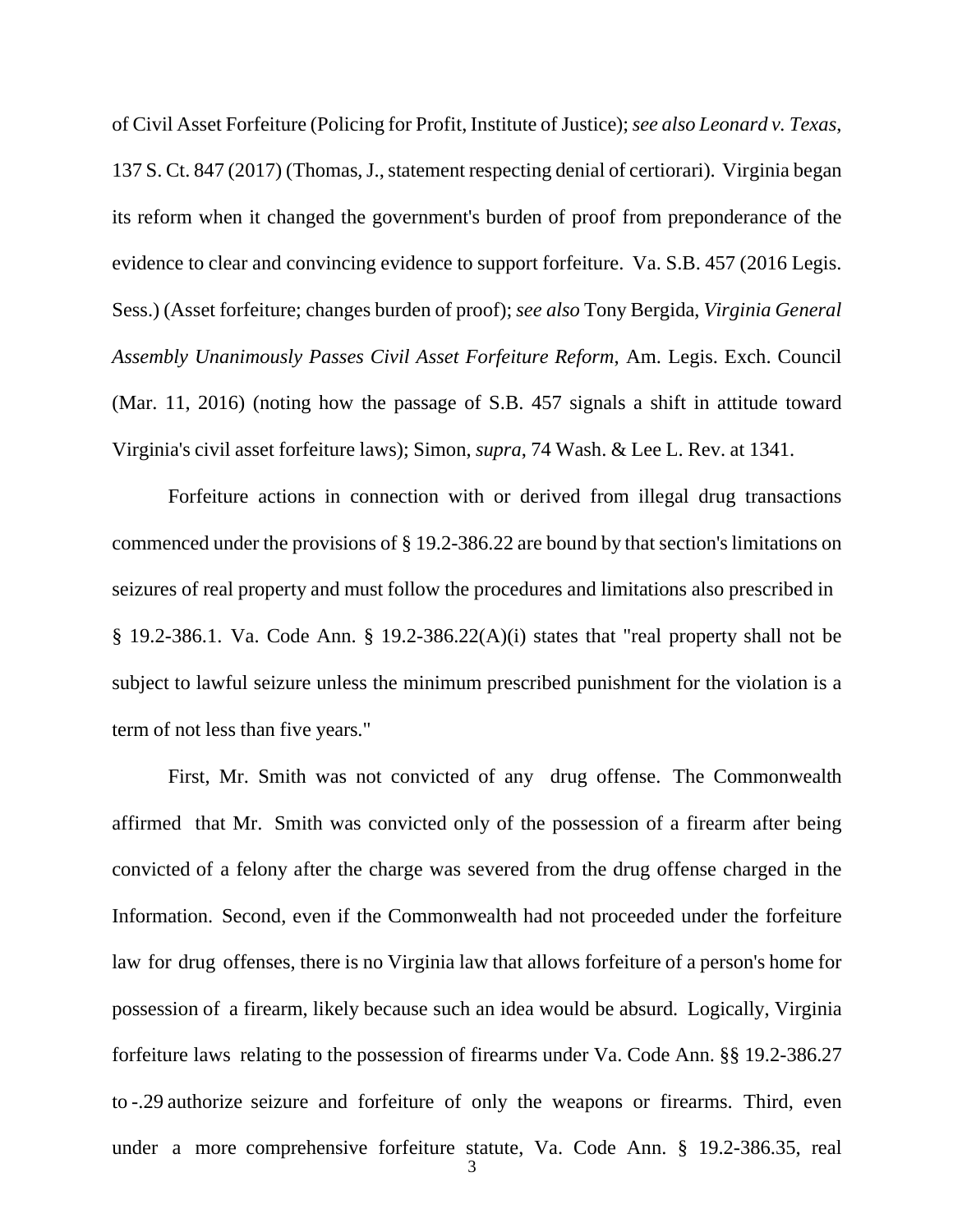property cannot be seized or forfeited "unless the minimum prescribed punishment for the violation is a term of imprisonment of not less than five years." Mr. Smith was sentenced to only two years' incarceration for a weapons offense, the mandatory minimum under Va. Code Ann. § 18.2-308.2. This Court is bound by these legislative limitations and facts regardless of how many culpable statements about drug activity were made by Mr. Smith or the amount of drugs found at the home. Mere suspicion is not sufficient. The statutes are clear that forfeiture of property is not permitted unless there is a finding of guilt for an offense justifying seizure under the forfeiture statute cited. Simply put, if not found guilty of a drug offense with a minimum five-year sentence, real property cannot be seized. Thus, this Court cannot order the forfeiture of this property against Mr. Smith, co-owner of the seized real property.

Under the recent amendments to Va. Code Ann.  $\S 19.2$ -386.1, the legislature set forth two exceptions that allow seizure of the real property even if there is no finding of guilt: (i) such forfeiture is ordered by a court pursuant to a lawful plea agreement, or (ii) the owner of the property has not submitted a written demand for the return of the property with the law enforcement agency that seized the property within 21 days from the date the stay terminates. Neither exception is applicable here. Mr. Smith submitted a written demand for the return of his real property to the County Sheriff's Department. Additionally, there is no plea agreement between the Commonwealth and Mr. Smith to any drug offense, nor is there any specific mention of the need to establish an innocent owner defense for co-owners of real property in the new amendments, even if Mr. Smith had claimed this defense (which he did not). Mrs. Smith's guilty plea to a drug offense does not change this analysis. Mrs. Smith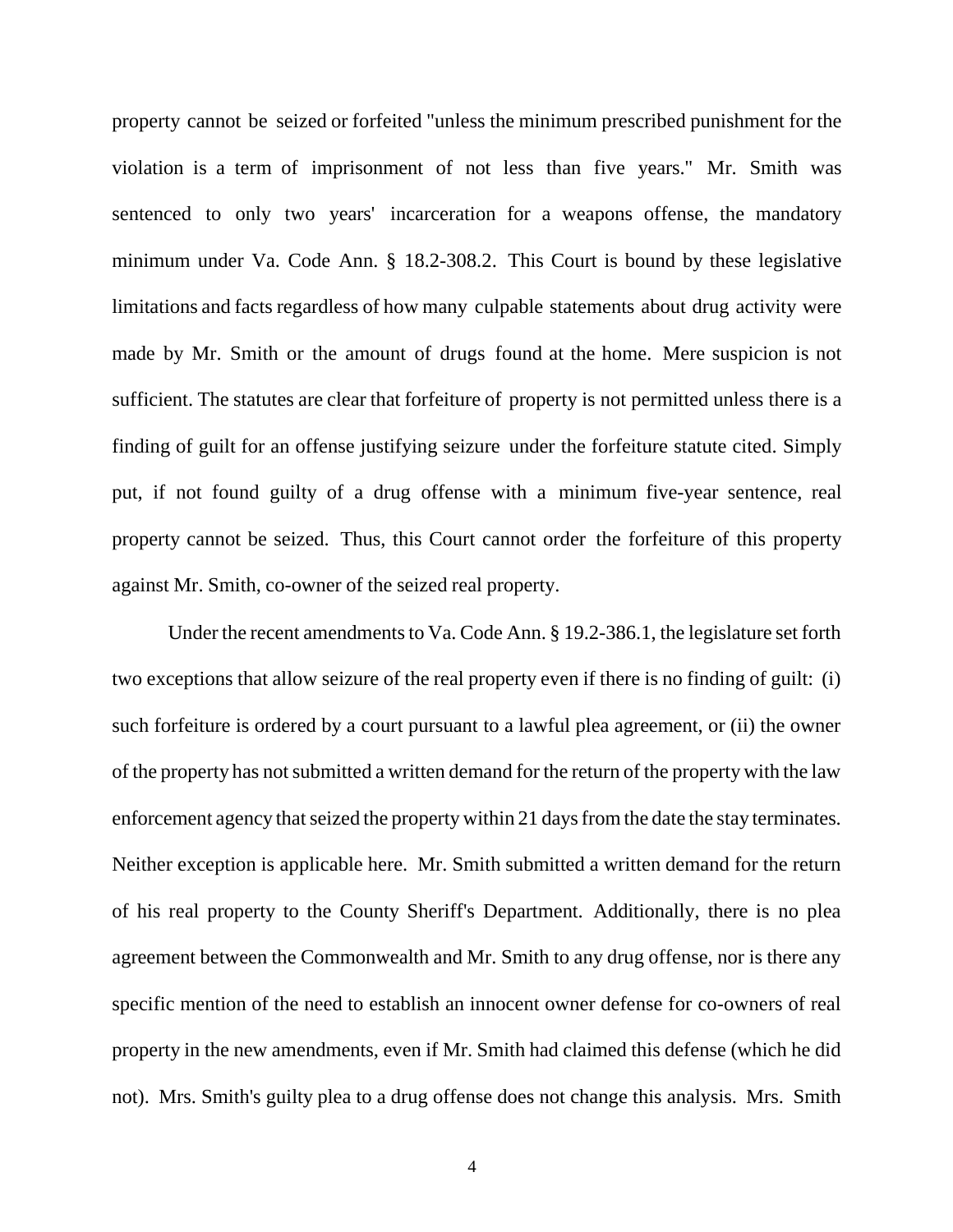pleaded guilty to one felony charge of conspiracy to possess more than five pounds of marijuana with the intent to distribute and was placed on two years' probation. Obviously, punishment was less than the five-year minimum requirement for forfeiture of real property.

## **II. TO BEIN CONFORMITY WITH THELANGUAGE AND INTENT OF THESE NEW AMENDMENTS TO § 19.2-386.1 AND THE NONSEVERABILITY OF TENANCY-BY-THE-ENTIRETY PROPERTY, A VIRGINIA STATE COURT CANNOT GRANT FORFEITURE OF THESMITHS' REAL PROPERTY UNLESS BOTH SPOUSES ARE FOUND GUILTY OR HAVE PLEADED GUILTY TO THE APPROPRIATE OFFENSE GRANTINGFORFEITURE OF SUCH PROPERTY**

In countering the forfeiture of his real property, Mr. Smith has not asserted the *innocent owner* defense to state forfeiture available under Va. Code Ann. § 19.2-386.8. Mr. Smith merely asserted that the court should assessthe immunity provided to tenancy-by-theentirety property against other the spouse's creditors asset forth in *Rogers v. Rogers*, 257 Va. 323, 512 S.E.2d 821 (1999), and other state precedent. Although similar to the innocent owner defense, the immunity defense is not the same. It flows from the nature of the property classification as a matter of law. Thus, the Commonwealth's arguments surrounding the innocent owner's defense are pointless.

Mr. Smith merely claims that his property should be treated differently from other property subject to forfeiture due to the nature of it being held as a tenancy by the entirety. Virginia law holds that property held as tenancy by the entirety is immune from the debts of individual property owners. *Pitts v. United States*, 242 Va. 254, 408 S.E.2d 901 (1991). In *Pitts*, the Virginia Supreme Court justified this opinion by stating that "each owned the entire, undivided estate as tenants by the entireties, and neither could sever the tenancy by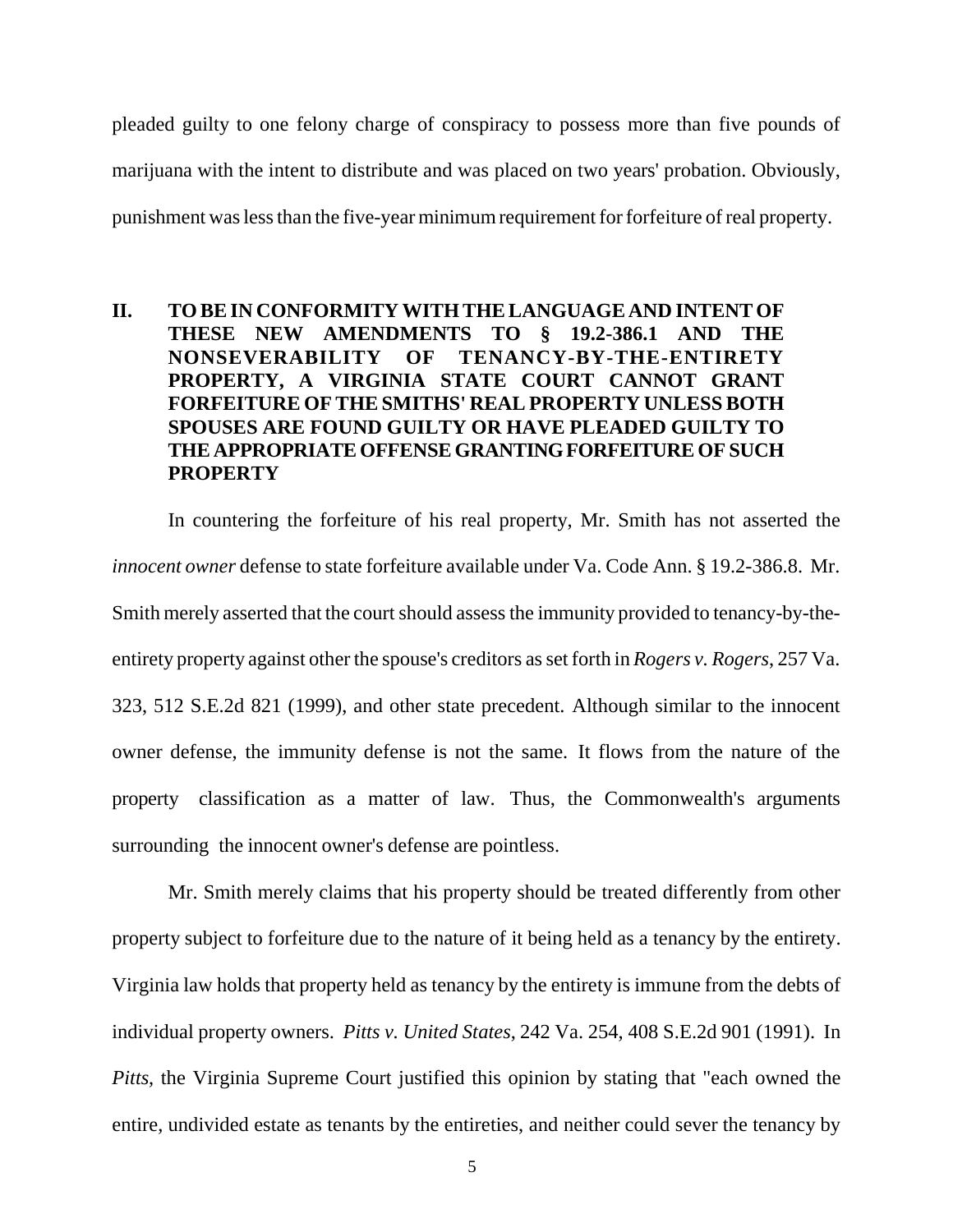alienating its interest during coverture." *Id.* at 259, 408 S.E.2d at 903 (citing *Vasilion v. Vasilion*, 192 Va. 735, 740, 66 S.E.2d 599, 602 (1951)). The Virginia Supreme Court reaffirmed state support of this view in *Jones v. Phillips*, \_\_\_ Va. \_\_, \_\_, 850 S.E.2d 646, 649 (2020) (discussing the 2000 General Assembly's breaking of "new ground by authorizing 'a husband and wife to convey certain tenancy by the entirety real estate to their joint revocable or irrevocable trust, or in equal shares to their separate revocable or irrevocable trusts' without losing its tenancy by the entirety status'" in Va. Code Ann. § 55.1-136 (quoting J. Rodney Johnson, *Wills, Trusts, and Estates*, 34 U. Rich. L. Rev. 1069, 1076 (2000))). Furthermore, under Va. Code Ann. § 55.1-136(B), one spouse cannot sever this title on his/her own. *Hausman v. Hausman*, 233 Va. 1, 353 S.E.2d 710 (1987). "The tenancy by the entirety may only be severed by mutual consent of the spouses or by divorce." *In re Bunker*, 312 F.3d 145, 151 (4th Cir. 2002); *see also In re Sampath*, 314 B.R. 73, 92 (Bankr. E.D. Va. 2004) ("The tenancy by the entirety estate retains its full vitality in Virginia."). Accordingly, a spouse cannot waive contest to forfeiture of real property held as tenants by the entirety in a plea agreement because that would result in severing of the title without the other spouse's consent.

The Commonwealth's reliance on the unpublished opinion of the *United States v. Franco*, No. 5:14CR00011, 2017 WL 3187392 (W.D. Va. July 26, 2017), or on any federal circuit court decisions regarding forfeiture of tenancy-by-the-entirety property is totally misplaced and inconsequential in a state forfeiture proceeding. In *Franco*, the district court determined forfeiture of the property based on federal forfeiture laws:

This state law protection from creditors does not necessarily shield tenancies by the entirety from federal forfeiture, however. Where federal and state law conflict, federal law prevails. U.S. Const., Art. VI, cl. 2. Thus, though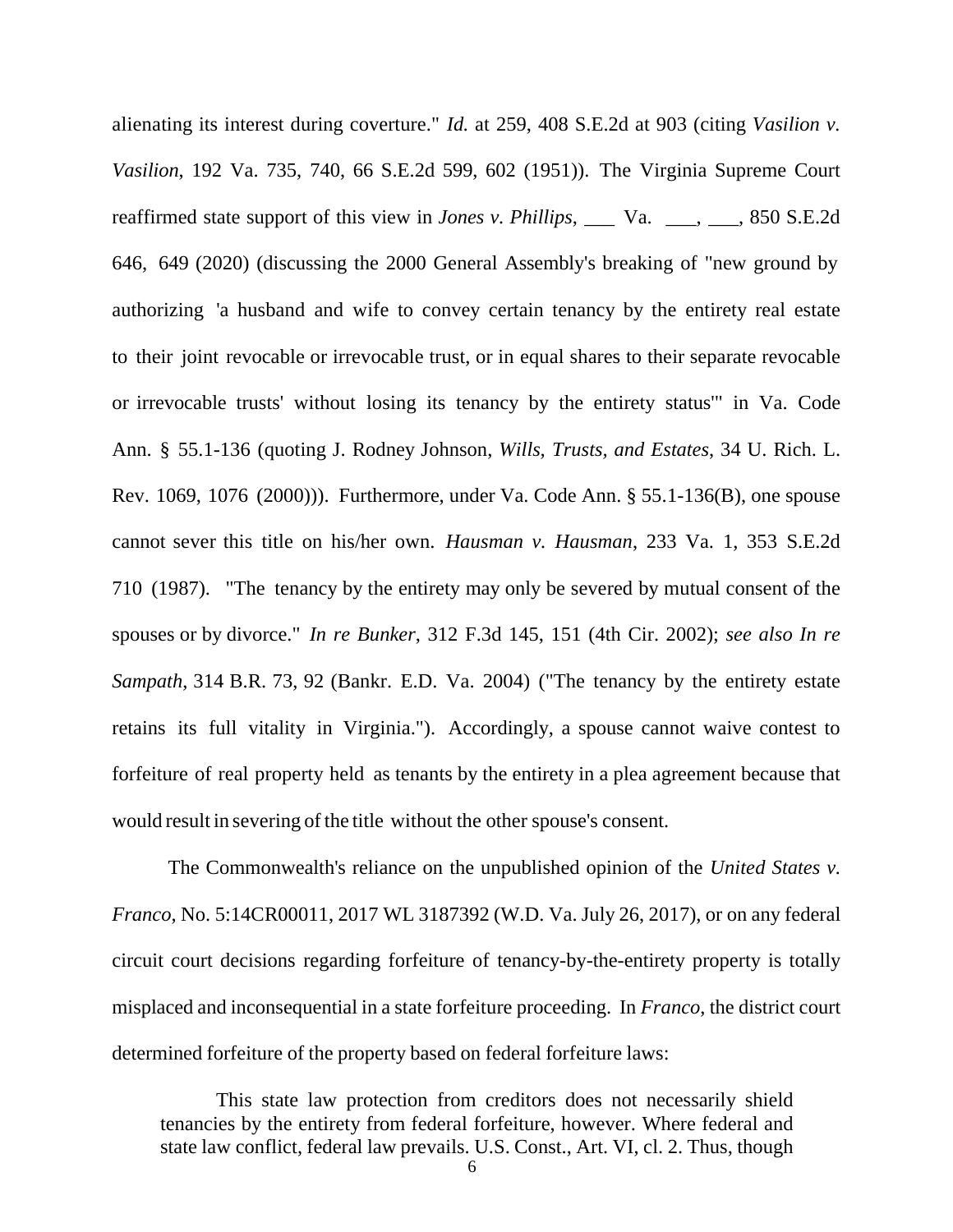state law defines the nature of the property interest in question, federal law governs whether the subject property is forfeitable. *See United States v. Buk*, 314 Fed.Appx. 565, 568 (4th Cir. 2009); *United States v. 2525 Leroy Lane*, 910 F.2d 343, 347 (6th Cir. 1990) ("We conclude that recognition of state laws governing property rights does not contravene the federal forfeiture scheme, and that the application of state law is the most appropriate method of determining the interest of an innocent owner."). Even where state law forbids criminal forfeiture of property held in a tenancy by the entirety in state court, the guilty spouse's interest is still forfeitable in a federal proceeding. *See United States v. Fleet*, 498 F.3d 1225, 1227-30 (11th Cir. 2007).

#### *Id.* at \*2.

In sum, a state court cannot ignore a state characterization of real property in a state forfeiture proceeding. Neither state forfeiture statutes nor state case law precedent specifically provides for the forfeiture of property held as tenants by the entirety against both spouses when only one has been found guilty. Notably, when applying the new forfeiture law to such a characterization of property, both spouses must be found guilty or have pleaded guilty before the property can be seized and forfeited. Thus, property held as tenancy by entirety is immune from forfeiture claims against the other spouse, so this forfeiture action must be dismissed.

### **III. FORFEITURES UNDER THE NEW STATE LAW MUST ENTAIL A BROADER, EXCESSIVE-FINES FACTOR ANALYSIS UNDER THE EXCESSIVE FINES CLAUSE OF THE VIRGINIA CONSTITUTION TO CONFORM WITH THE LAW'S UNDERLYING INTENT TO STRICTLY PRESERVE LIBERTIES AND TO CURB ABUSE**

In interpreting the Excessive Fines Clause of Article 1, Section 9 of the Virginia Constitution, state courts have relied on federal precedent relating to the Excessive Fines Clause of the Eighth Amendment of the U.S. Constitution "because of the shared text and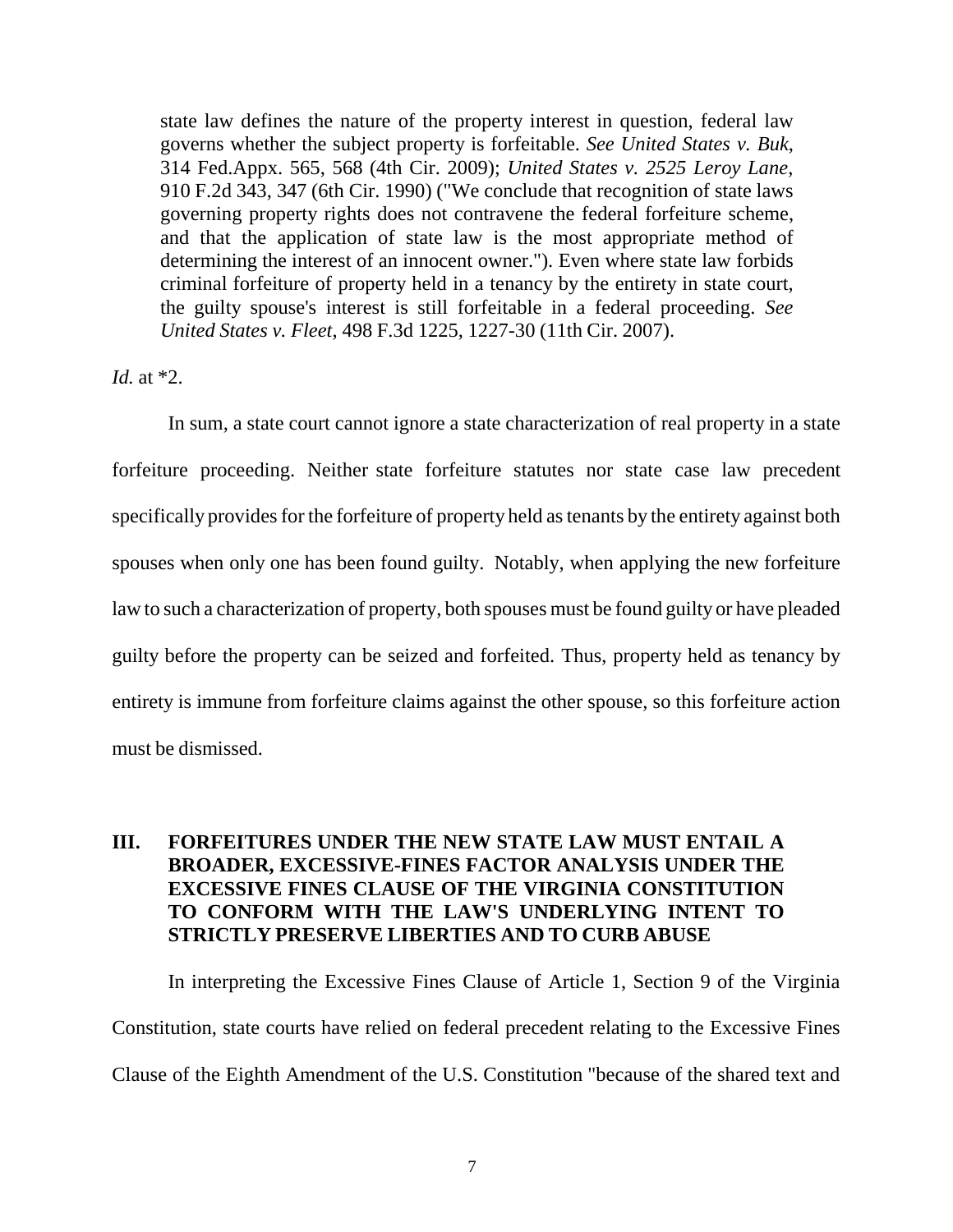history" of these two constitutional provisions. *Metro. Washington Airports Auth. v. Hagarty,* 92 Va. Cir. 307, 2016 WL 8231180, at \*1 (Fairfax County 2016). Under the federal standard, "the fine must be 'so plainly disproportioned to the offence [sic] or act, for the violation of which it is affixed, as to shock the sense of mankind,' *Southern Exp. Co.*, 92 Va. at 66, 22 S.E. at 811, or, in other words, the fine must be grossly disproportional to the gravity of the offense." *Id.* at \*4. Defendant still maintains his arguments that this forfeiture of real property is excessive under this federal standard previously presented.

However, as noted in Part I, *supra*, Virginians have been fighting for years to obtain stronger protections of Virginians' property rights. One primary concern voiced was the need to preserve a property owner's rights to not have his property forfeited unless the person has been found guilty or pleaded guilty to a crime under the forfeiture statutes. As noted in one editorial in Fredericksburg, Virginia, in 2017: "While forfeiting property may well be a suitable punishment for someone who is convicted of a crime, judges and juries are the ones to make that call, not law enforcement agencies. The potential for abuse is just too great." Editorial Staff of the Free Lance Star, *Protecting Virginians' Property Rights*, Free Lance Star(Fredericksburg, Va.Jan. 24, 2019). This holds especially true for real property. "Given the irreplaceable nature of real property to its owners, no excuse exists as to why further real property protections should not be added to the current system." Simon, *supra*, 74 Wash. & Lee L. Rev. at 1330. Accordingly, the Virginia legislature finally answered that call.

The state courts must now follow that mandate to provide more protections for property owners in their excessive fines analysis under the state constitution. This is especially needed, as the Virginia Crime Commission found that "in Virginia, seventy-five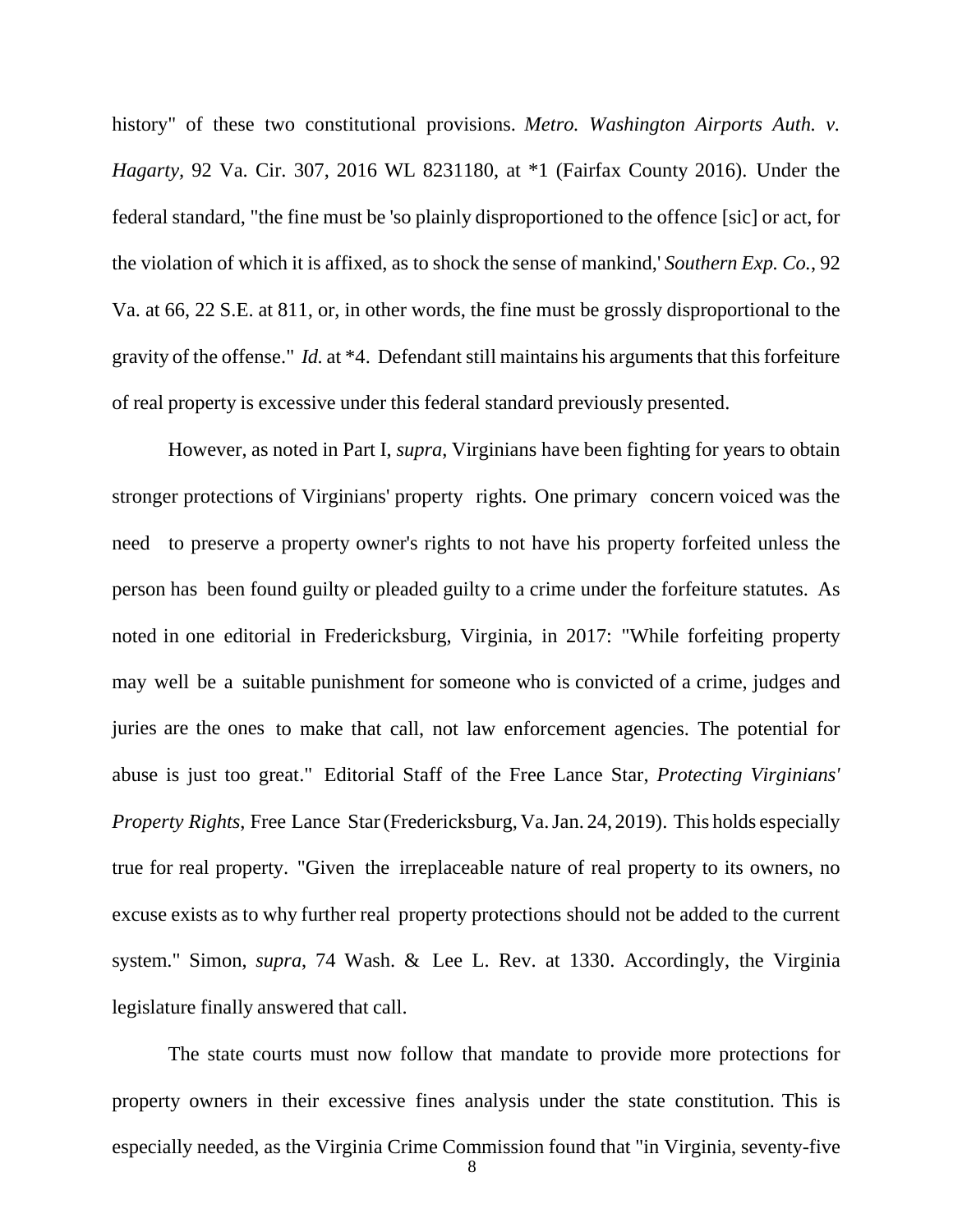percent of cases result in forfeiture and twenty-five percent of cases result in the item being returned to the owner or a lienholder, 'most forfeitures are a result of default or some type of plea agreement or settlement,' and very few cases go to trial." Jones, *supra*, 25 Wm. & Mary Bill of Rights J. at 1407 n.125 (quoting *Presentation, Va. State Crime Comm'n, Asset Forfeiture* (SB 684/HB 1287) 85 (Oct. 27, 2015), attached as Ex. C). A Commonwealth's broader, *excessive fines* factor analysis must include consideration of the criminal determination of guilt of the crime of the person whose property was seized in addition to proportionality and instrumentalities factors. *See id.* at 1416 (proposed five-factor test for Virginia).1 "The conviction of a property owner of an underlying crime should be considered because the crime the defendant was convicted of will have a considerable impact on the determination of what is and is not considered proportionate." *Id.* at 1418.

In line with preserving and protecting Virginians' liberties, the court must evaluate the excessiveness of the fines based on "real-world" consequences of forfeiture of a Virginian's real property.

Some lower courts have already taken steps toward such an approach, recognizing that "certain property—such as a residence, a vehicle, or other similar necessities in our daily life—carry additional value to the owner and possibly others, including the imposition of significant hardship to the owner and his or her family." . . . Taking into account the financial hardship inflicted by property forfeitures as part of the excessiveness inquiry will help ensure

<sup>&</sup>lt;sup>1</sup>In Virginia, courts can provide protection from excessive fines by articulating a factor-based test that considers "(1) the gravity of the offense compared with the harshness of the forfeiture, and whether the property was an integral part of the commission of the crime; (2) *whetherthere has been a conviction or acquittal forthe underlying crime and any punishment already received for the underlying offense;* (3) the nature and extent of the criminal activity; (4) the owner of the defendant property and the owner's knowledge and approval of the criminal use of the property; and (5) the harm caused by the charged crime." 25 Wm. & Mary Bill Rights J. at 1409 (emphasis added).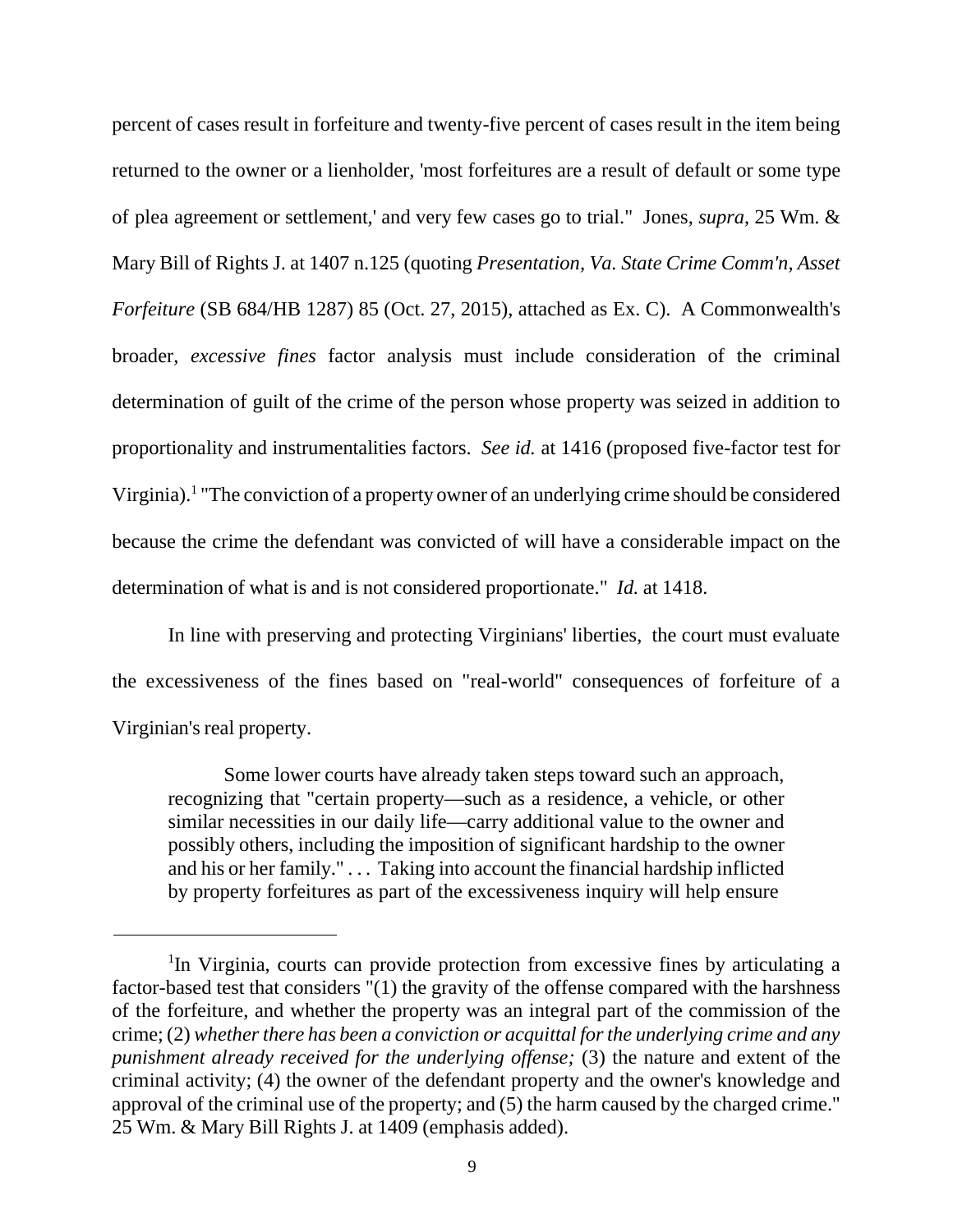that the Excessive Fines Clause remains the "constant shield" against "[e]xorbitant tolls" that it has been "throughout Anglo-American history."

Beth A. Colgan & Nicholas M. McLean, *Financial Hardship, and the Excessive Fines Clause: Assessing the Severity of Property Forfeitures After* Timbs, 129 Yale L.J. Forum 430, 432-33 (2020) (footnotes omitted).

In considering all the real-world consequences of this forfeiture and the liberties at stake, justice demands denial of forfeiture in this case. Mr. Smith had not been found guilty of any drug crime. In fact, any evidence was destroyed by law enforcement. Even if considering Mrs. Smith's plea to a one -count felony of possession with intent to distribute, taking a person's residence without this evidence and any conviction is grossly disproportionate. The real property was nothing more than the situs of the offense, not an instrumentality. *See the similar California case of United States v. 6625 Zumirez Drive*, 845 F. Supp. 725, 738 (C.D. Cal. 1994) (property owners' son sold drugs in home; property owners were acquitted; forfeiture of property would violate the Excessive Fines Clause, so was denied).

Lastly, Mr. Smith was found mentally incompetent to stand trial on the criminal drug charges. Thus, Mr. Smith was unable to understand the nature and consequences of the proceedings against him or to assist properly in his defense. Property cannot be forfeited for tax purposesif a person is deemed incompetent. *See Covey v. Town of Somers*, 351 U.S. 141 (1956). Such a prosecution would violate the Due Process Clause of the Fourteenth Amendment of the United States Constitution. *See Dang v. Commonwealth*, 287 Va. 132, 752 S.E.2d 885 (2014). Yet the Commonwealth seeks to take Mr. Smith's property away via civil forfeiture for a drug crime even though he was found incompetent to be able to defend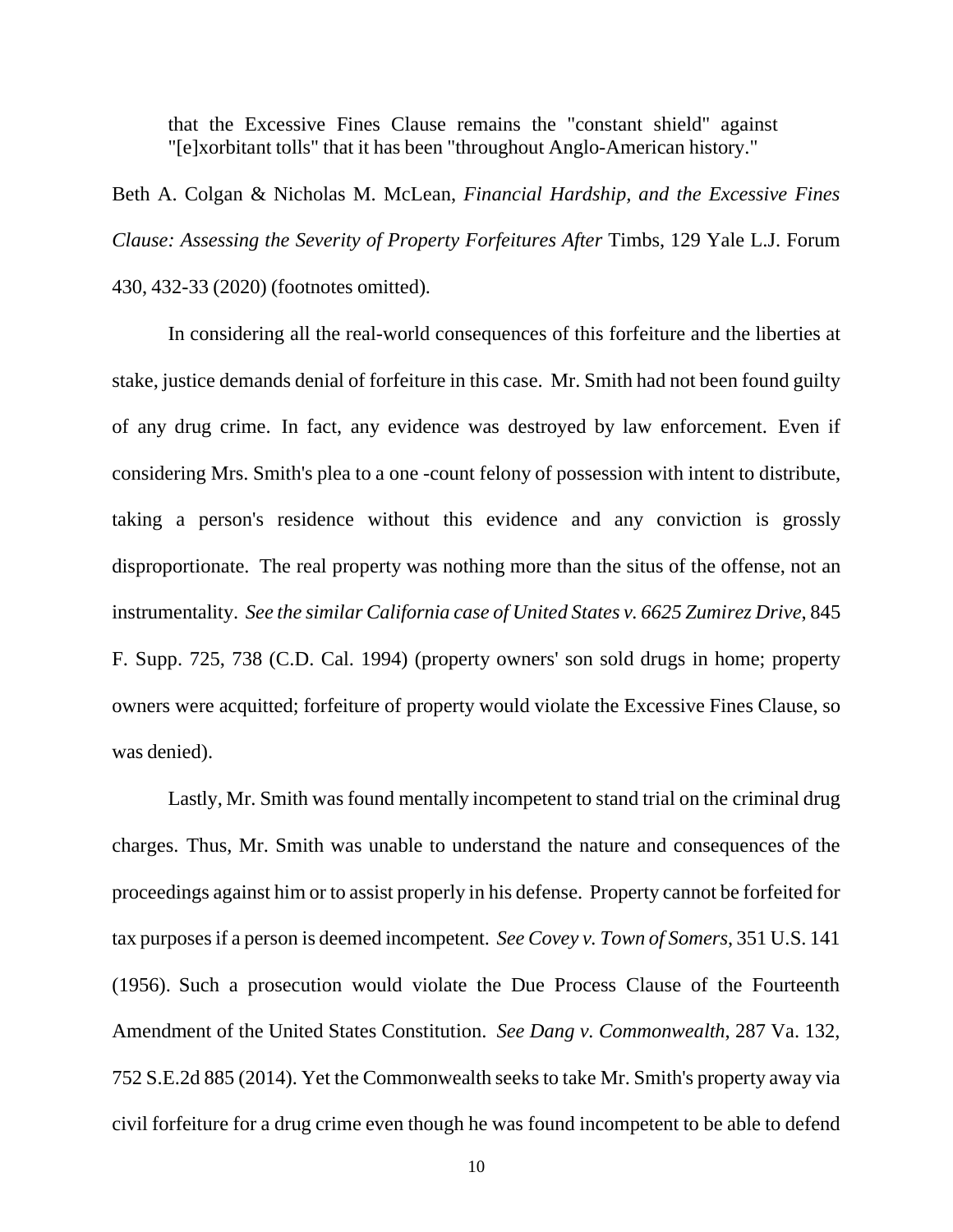against that charge. *See United States v. Mason*, 121 F.3d 701 (4th Cir. 1997) (unpublished opinion). Although the defendant in *Mason* was found competent, the court completed an evaluation to determine if he was competent to defend forfeiture, and it would not have proceeded if the defendant had been found incompetent. No lessshould be expected for Mr. Smith in this case.

#### **CONCLUSION**

Under recent amendments to Virginia's forfeiture law, this Court cannot order the forfeiture of Mr. Smith's real property because he has not been convicted of a drug crime nor pleaded guilty to one. Furthermore, since the property is held as a tenancy by the entirety, the court cannot sever the property in forfeiture under Virginia law, even though Mrs. Smith pleaded guilty. The Commonwealth's cited case of *Franco* does not apply because it involves a federal forfeiture, and this is a state forfeiture proceeding. Lastly, the new Virginia forfeiture law amendments evoke an intent to grant broader protections of Virginians' property rights. Accordingly, any excessive fines analysisshould be in line with the intent of those amendments and include assessing the property holder's adjudged criminal guilt. Justice and the protection of liberties further demand assessment of real-world consequences, underlying circumstances, the nature of the property, related fines available under the drug offense, and the competence of the defendant to defend against such forfeiture. All these factors easily lead to the conclusion that the forfeiture of the Defendants' home is an excessive fine under Virginia's constitution and laws.